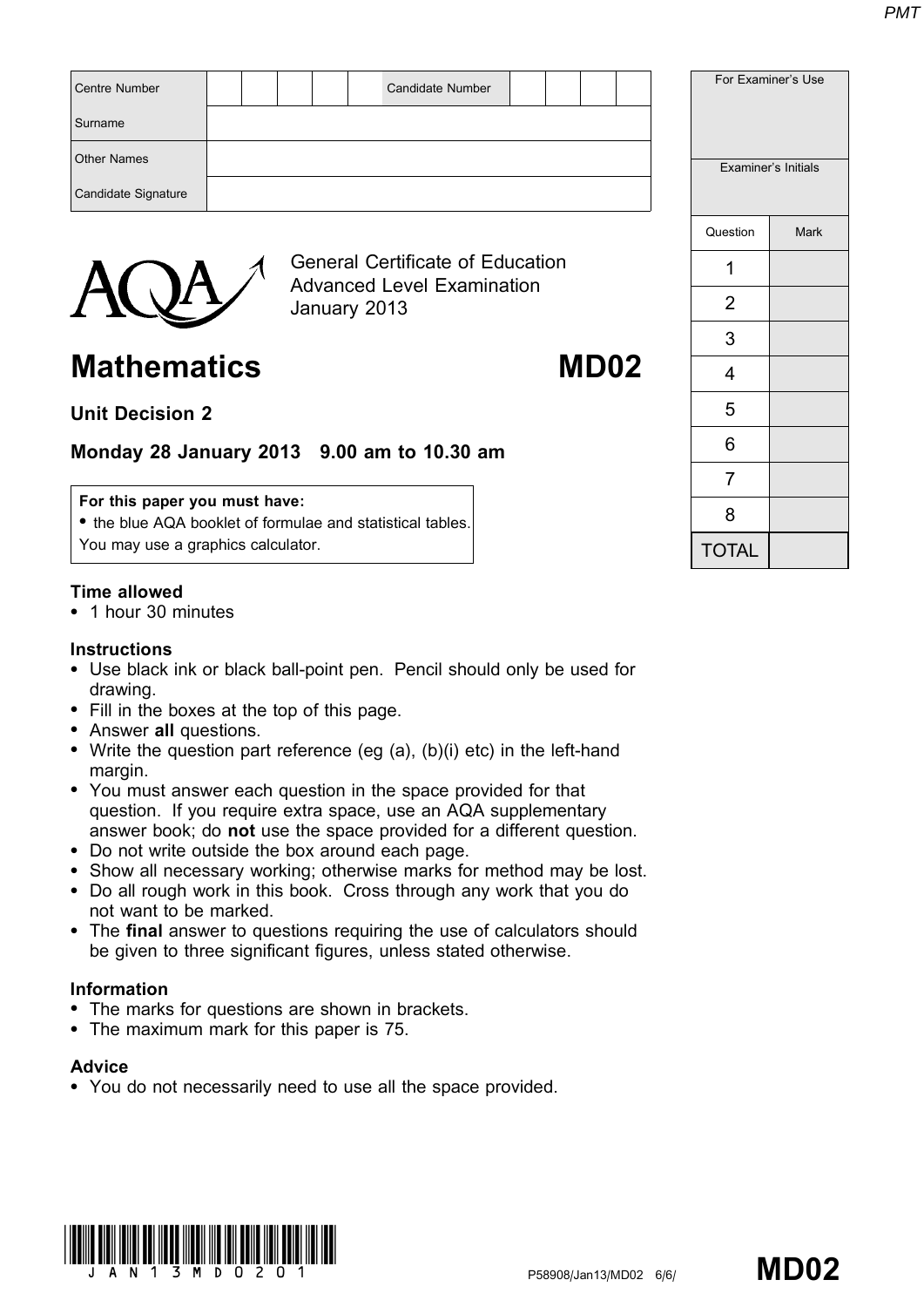Do not write outside the box

|                               | Answer all questions.<br>Answer each question in the space provided for that question.                                                                                                                                                                     |                     |
|-------------------------------|------------------------------------------------------------------------------------------------------------------------------------------------------------------------------------------------------------------------------------------------------------|---------------------|
| 1                             | <b>Figure 1</b> below shows an activity diagram for a project. Each activity requires<br>one worker. The duration required for each activity is given in hours.                                                                                            |                     |
| (a)                           | Find the earliest start time and the latest finish time for each activity and insert their<br>values on Figure 1.                                                                                                                                          | $(4 \text{ marks})$ |
| (b)                           | On Figure 2 opposite, complete the precedence table.                                                                                                                                                                                                       | $(2 \text{ marks})$ |
| (c)                           | Find the critical path.                                                                                                                                                                                                                                    | $(1 \text{ mark})$  |
| (d)                           | Find the float time of activity $E$ .                                                                                                                                                                                                                      | $(1 \text{ mark})$  |
| (e)                           | Using <b>Figure 3</b> on page 5, draw a resource histogram to illustrate how the project<br>can be completed in the minimum time, assuming that each activity is to start as<br>early as possible.                                                         | $(3 \text{ marks})$ |
| (f)                           | Given that there are two workers available for the project, find the minimum<br>completion time for the project.                                                                                                                                           | (1 mark)            |
| (g)                           | Given that there is only one worker available for the project, find the minimum<br>completion time for the project.                                                                                                                                        | (1 mark)            |
| QUESTION<br>PART<br>REFERENCE | Answer space for question 1                                                                                                                                                                                                                                |                     |
| (a)                           | Figure 1<br>$\boldsymbol{G}$<br>$\overline{D}$<br>$\boldsymbol{I}$<br>$\boldsymbol{A}$<br>8<br>12<br>$\overline{4}$<br>6<br>$\mathcal{C}$<br>E<br>$\boldsymbol{J}$<br>H<br>$\overline{3}$<br>9<br>6<br>1<br>$\boldsymbol{F}$<br>$\boldsymbol{B}$<br>5<br>7 | $\cal K$<br>1       |
|                               | earliest<br>latest<br>start time<br>finish time<br>duration                                                                                                                                                                                                |                     |

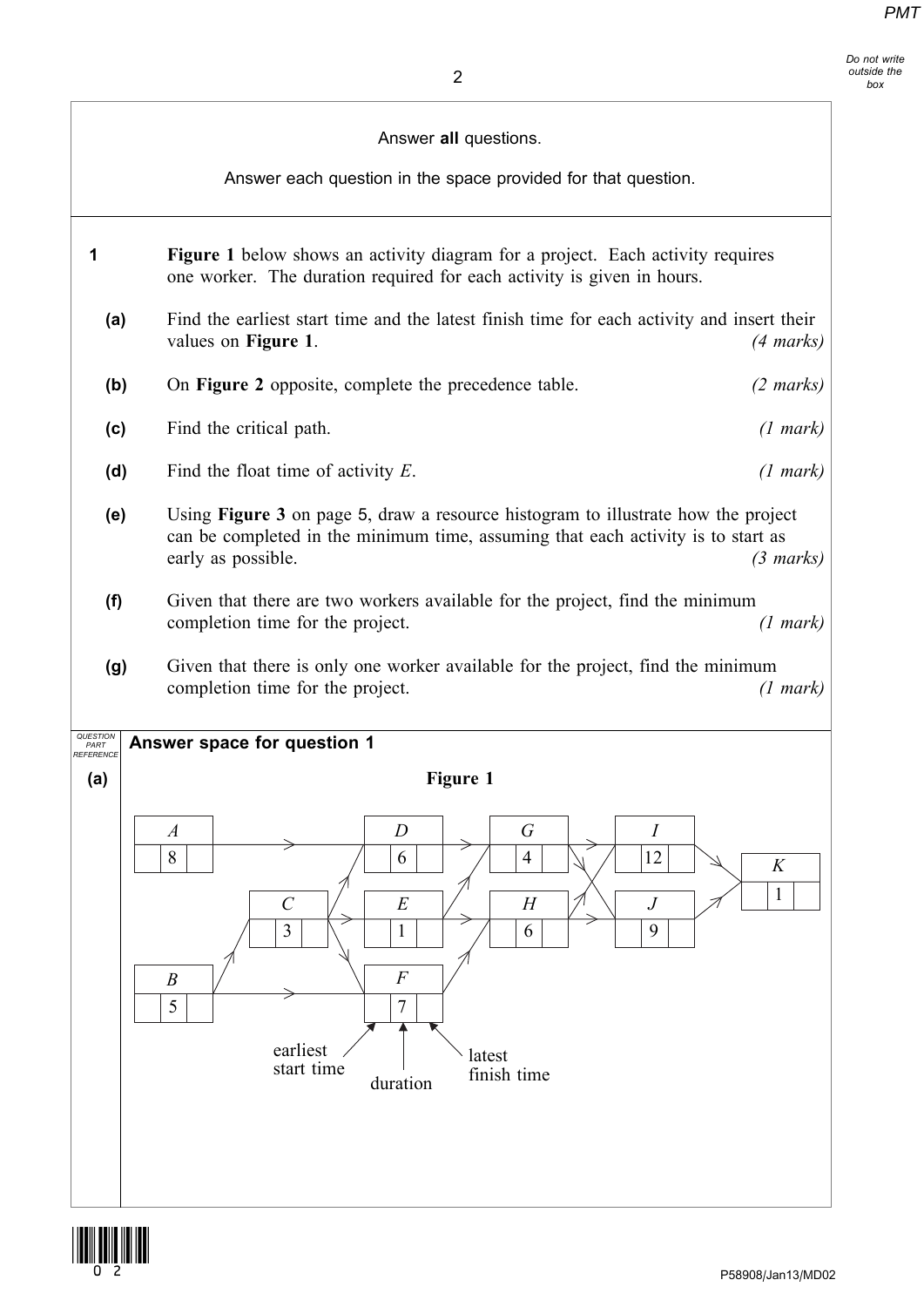Do not write<br>outside the<br>box

٦

| QUESTION<br>PART<br>REFERENCE | <b>Answer space for question 1</b> |                          |
|-------------------------------|------------------------------------|--------------------------|
| (b)                           | Figure 2                           |                          |
|                               | Activity                           | Immediate predecessor(s) |
|                               | $\boldsymbol{A}$                   |                          |
|                               | $\boldsymbol{B}$                   |                          |
|                               | $\cal C$                           |                          |
|                               | $\boldsymbol{D}$                   |                          |
|                               | $\cal E$                           |                          |
|                               | $\cal F$                           |                          |
|                               | $\cal G$                           |                          |
|                               | $\cal H$                           |                          |
|                               | $\cal I$                           |                          |
|                               | $\boldsymbol{J}$                   |                          |
|                               | $\boldsymbol{K}$                   |                          |
|                               |                                    |                          |
|                               |                                    |                          |
|                               |                                    |                          |
|                               |                                    |                          |
|                               |                                    |                          |
|                               |                                    |                          |
|                               |                                    |                          |
|                               |                                    |                          |
|                               |                                    |                          |
|                               |                                    |                          |
|                               |                                    |                          |
|                               |                                    |                          |
|                               |                                    |                          |
|                               |                                    |                          |
|                               |                                    |                          |
|                               |                                    |                          |
|                               |                                    |                          |
|                               |                                    |                          |
|                               |                                    |                          |



 $\Gamma$ 

ℸ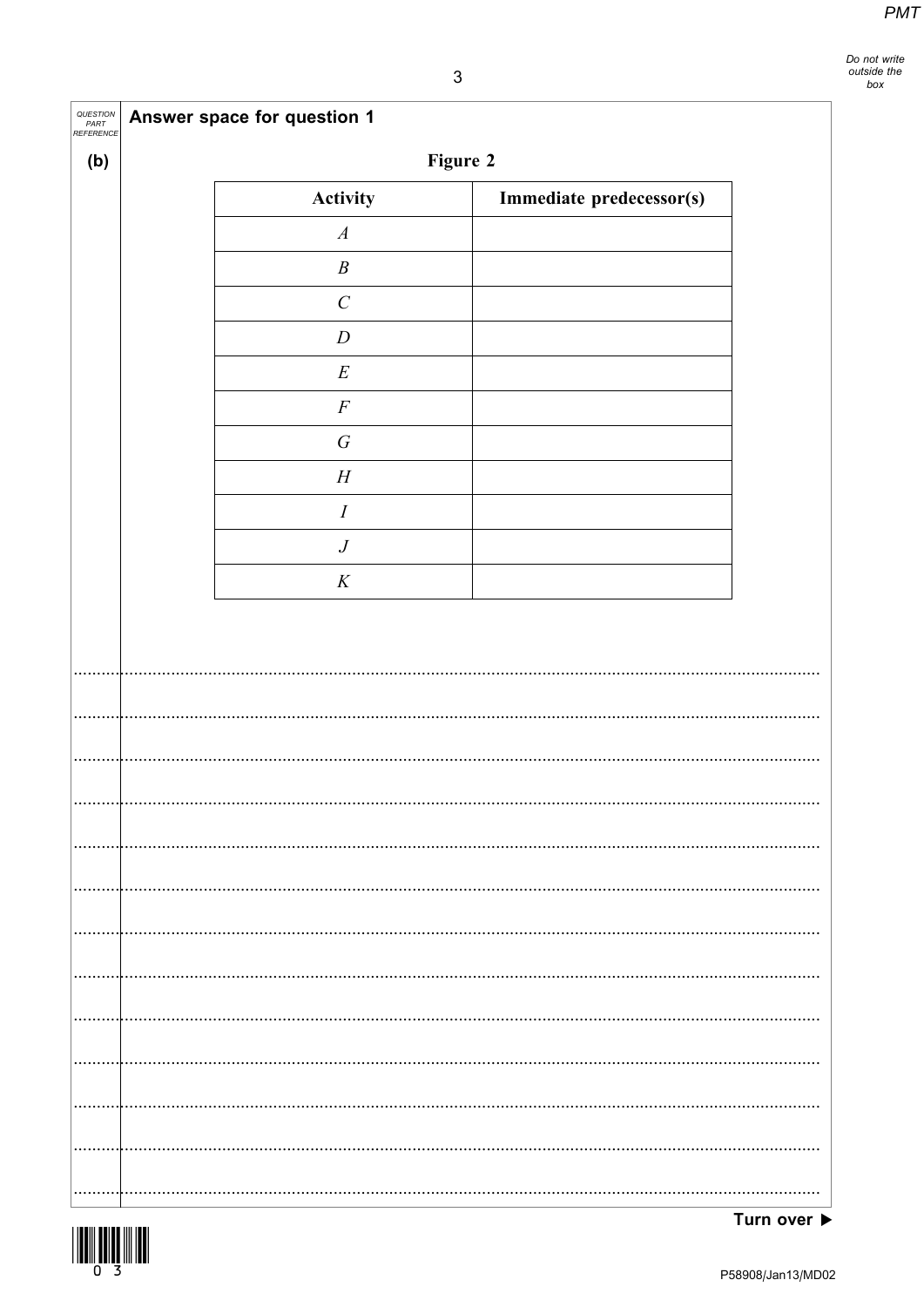| QUESTION<br>PART<br>REFERENCE | Answer space for question 1 |
|-------------------------------|-----------------------------|
|                               |                             |
|                               |                             |
|                               |                             |
|                               |                             |
|                               |                             |
|                               |                             |
|                               |                             |
|                               |                             |
|                               |                             |
|                               |                             |
|                               |                             |
|                               |                             |
|                               |                             |
|                               |                             |
|                               |                             |
|                               |                             |
|                               |                             |
|                               |                             |
|                               |                             |
|                               |                             |
|                               |                             |
|                               |                             |
|                               |                             |
|                               |                             |
|                               |                             |
|                               |                             |
|                               |                             |
|                               |                             |

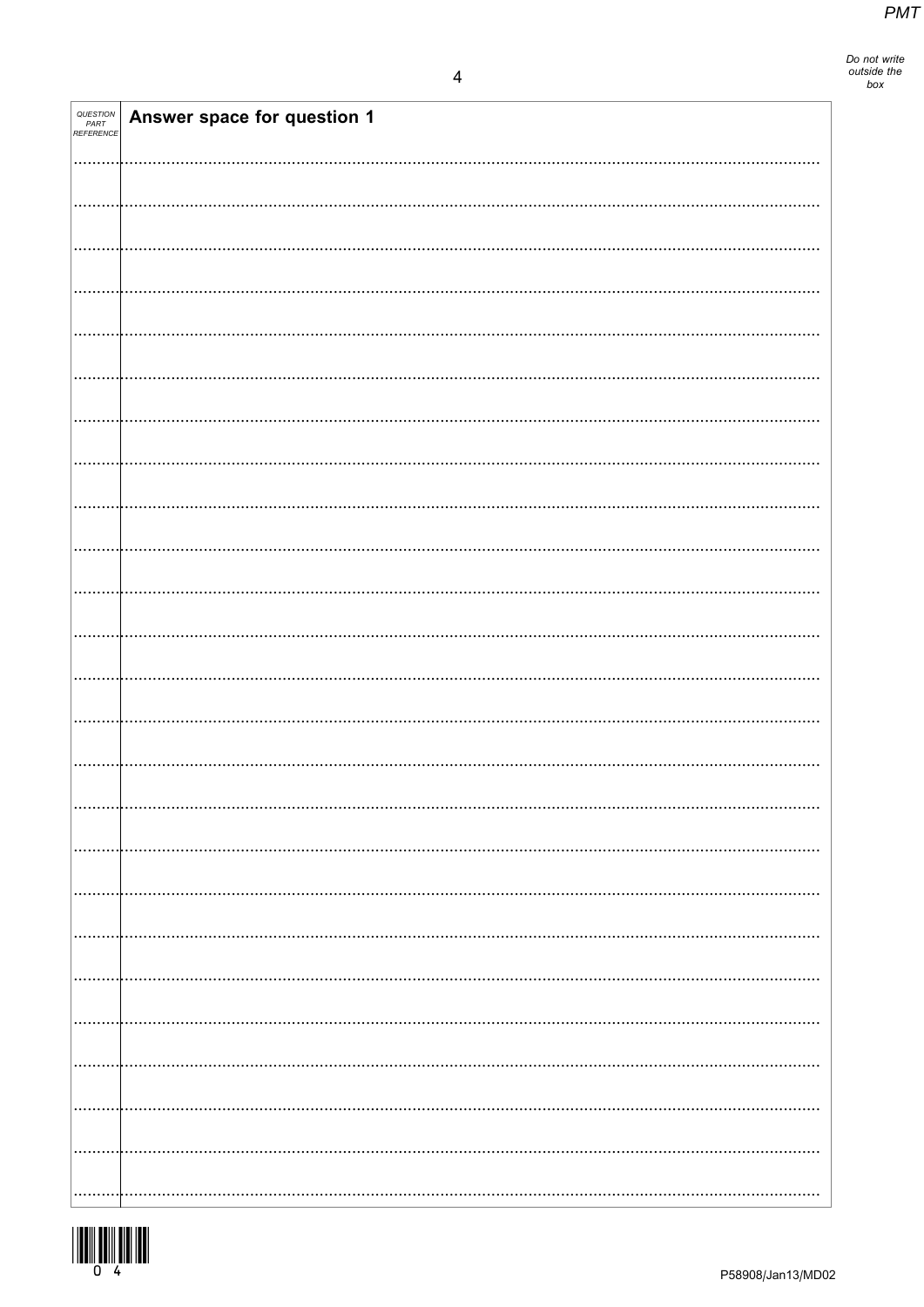Do not write<br>outside the<br>box

| QUESTION<br>PART<br>REFERENCE | Answer space for question 1                                                                                             |  |   |  |                |                |          |        |  |    |  |                 |  |                |                 |        |
|-------------------------------|-------------------------------------------------------------------------------------------------------------------------|--|---|--|----------------|----------------|----------|--------|--|----|--|-----------------|--|----------------|-----------------|--------|
|                               |                                                                                                                         |  |   |  |                |                | Figure 3 |        |  |    |  |                 |  |                |                 |        |
|                               | Number<br>$% \left( \left( \mathcal{A},\mathcal{A}\right) \right) =\left( \mathcal{A},\mathcal{A}\right)$ of<br>workers |  |   |  |                |                |          |        |  |    |  |                 |  |                |                 |        |
|                               | 5                                                                                                                       |  |   |  |                |                |          |        |  |    |  |                 |  |                |                 |        |
|                               | $\overline{4}$                                                                                                          |  |   |  |                |                |          |        |  |    |  |                 |  |                |                 |        |
|                               | $\mathfrak{Z}$                                                                                                          |  |   |  |                |                |          |        |  |    |  |                 |  |                |                 |        |
|                               | $\overline{2}$                                                                                                          |  |   |  |                |                |          |        |  |    |  |                 |  |                |                 |        |
|                               | $\mathbf{1}$                                                                                                            |  |   |  |                |                |          |        |  |    |  |                 |  |                |                 |        |
|                               | $0$ .                                                                                                                   |  |   |  | $\frac{1}{10}$ | $\frac{1}{15}$ |          |        |  |    |  |                 |  | $\frac{1}{35}$ |                 |        |
|                               | $\boldsymbol{0}$                                                                                                        |  | 5 |  |                |                |          | $20\,$ |  | 25 |  | 30 <sup>2</sup> |  |                | Number of hours | $40\,$ |
|                               |                                                                                                                         |  |   |  |                |                |          |        |  |    |  |                 |  |                |                 |        |
|                               |                                                                                                                         |  |   |  |                |                |          |        |  |    |  |                 |  |                |                 |        |
|                               |                                                                                                                         |  |   |  |                |                |          |        |  |    |  |                 |  |                |                 |        |
|                               |                                                                                                                         |  |   |  |                |                |          |        |  |    |  |                 |  |                |                 |        |
|                               |                                                                                                                         |  |   |  |                |                |          |        |  |    |  |                 |  |                |                 |        |
|                               |                                                                                                                         |  |   |  |                |                |          |        |  |    |  |                 |  |                |                 |        |
|                               |                                                                                                                         |  |   |  |                |                |          |        |  |    |  |                 |  |                |                 |        |
|                               |                                                                                                                         |  |   |  |                |                |          |        |  |    |  |                 |  |                |                 |        |
|                               |                                                                                                                         |  |   |  |                |                |          |        |  |    |  |                 |  |                |                 |        |
|                               |                                                                                                                         |  |   |  |                |                |          |        |  |    |  |                 |  |                |                 |        |
|                               |                                                                                                                         |  |   |  |                |                |          |        |  |    |  |                 |  |                |                 |        |
|                               |                                                                                                                         |  |   |  |                |                |          |        |  |    |  |                 |  |                |                 |        |
|                               |                                                                                                                         |  |   |  |                |                |          |        |  |    |  |                 |  |                |                 |        |
|                               |                                                                                                                         |  |   |  |                |                |          |        |  |    |  |                 |  |                |                 |        |
|                               |                                                                                                                         |  |   |  |                |                |          |        |  |    |  |                 |  |                |                 |        |

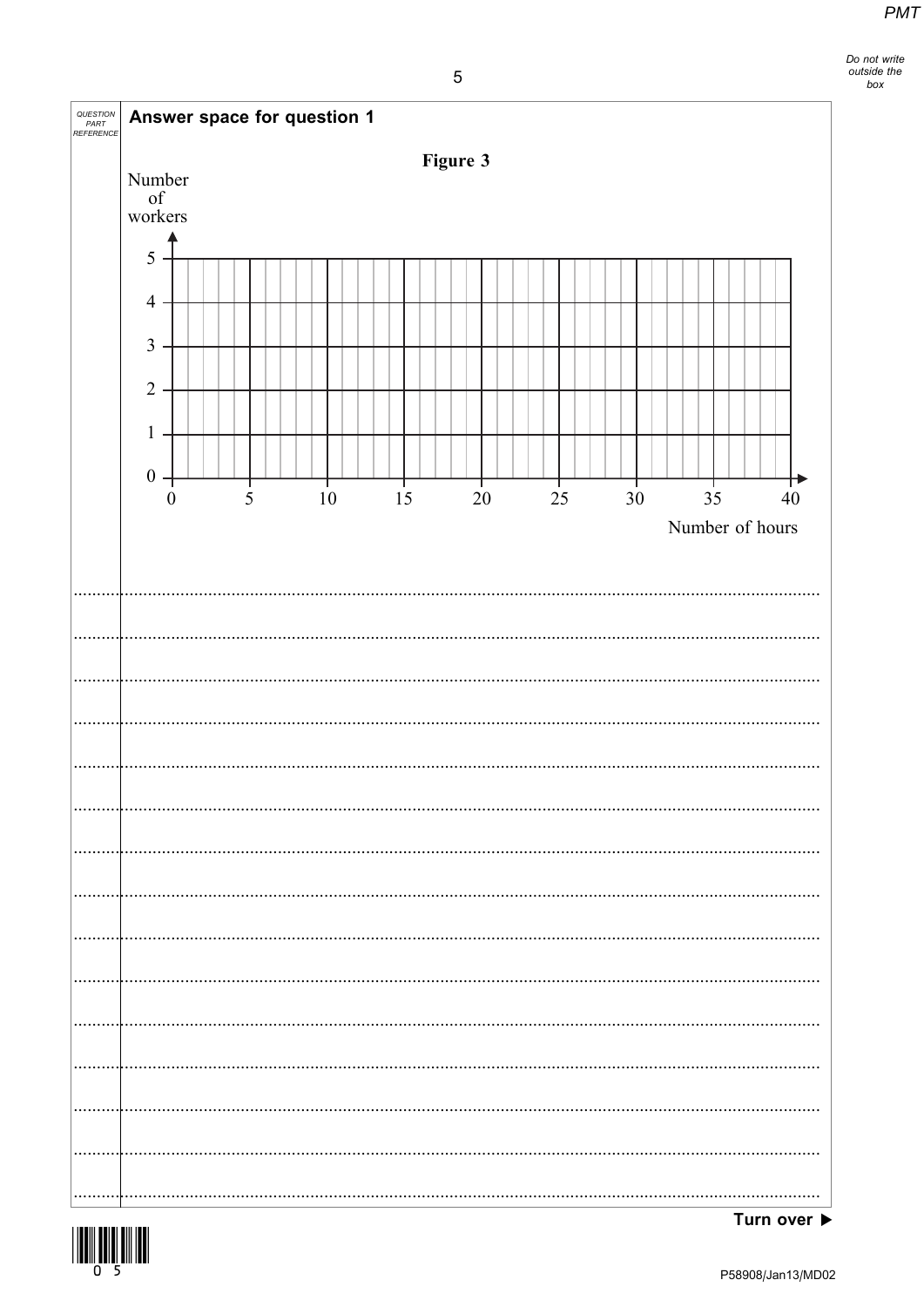Harry and Will play a zero-sum game. The game is represented by the following  $\overline{2}$ pay-off matrix for Harry. Will **Strategy**  $\boldsymbol{D}$  $\boldsymbol{E}$  $\boldsymbol{F}$  $\boldsymbol{G}$  $\boldsymbol{A}$  $\overline{4}$  $-1$  $\overline{2}$  $\mathfrak{Z}$  $\boldsymbol{B}$  $\overline{4}$ 6  $\overline{3}$  $\boldsymbol{7}$ Harry  $\overline{C}$  $\overline{3}$  $-2$  $\mathbf{1}$  $\overline{4}$ Show that this game has a stable solution and state the play-safe strategy for each  $(a)$  $(4 \text{ marks})$ player.  $(b)$ List any saddle points.  $(1 mark)$ QUESTION<br>PART<br>REFERENCE Answer space for question 2 . . . . . . .  $\ddotsc$  $\ddotsc$  $\ddotsc$  $\overline{\phantom{a}}$  $\cdots$ 

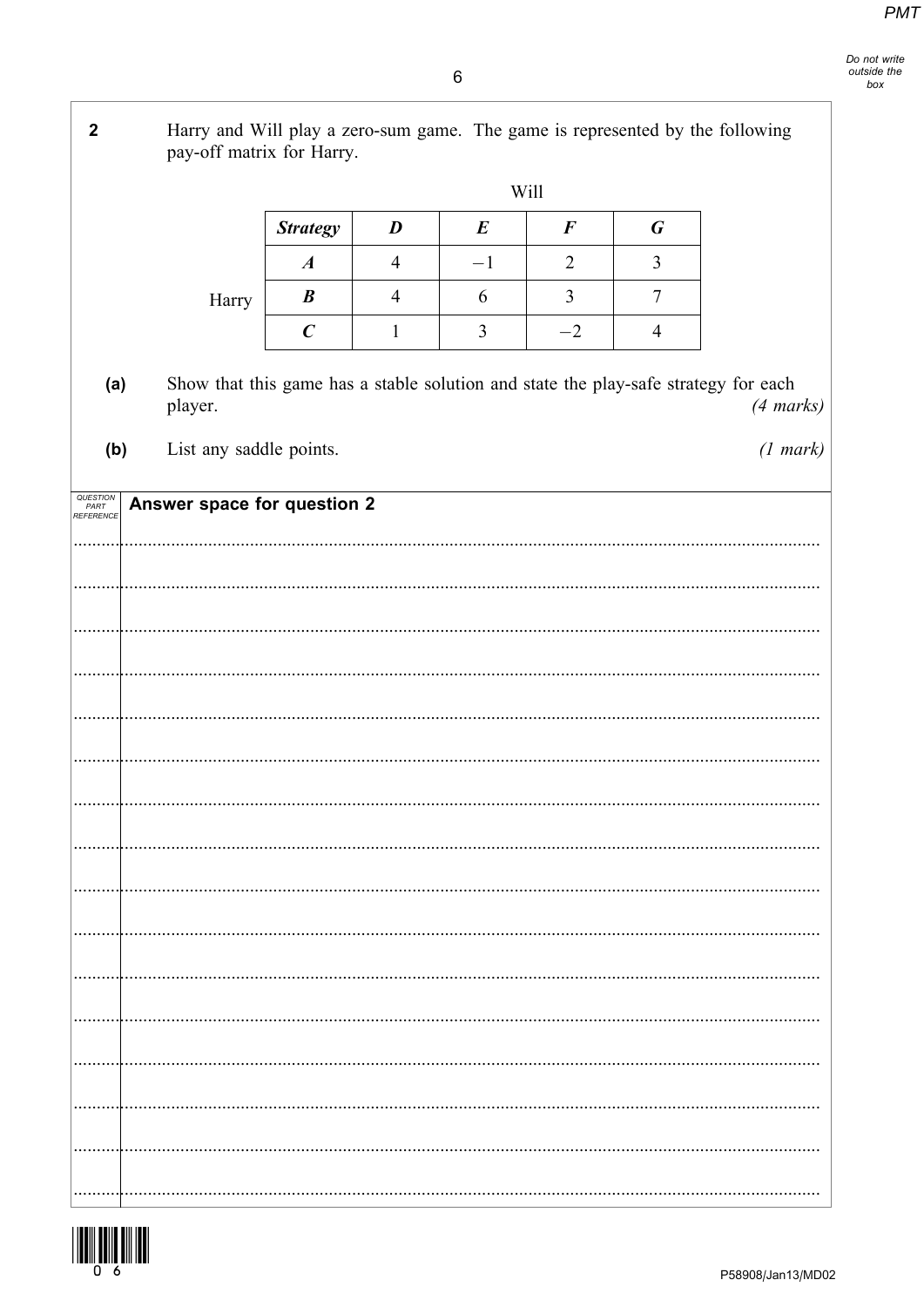Do not write<br>outside the<br>box

| QUESTION<br>PART<br>REFERENCE | Answer space for question 2 |
|-------------------------------|-----------------------------|
|                               |                             |
|                               |                             |
|                               |                             |
|                               |                             |
|                               |                             |
|                               |                             |
|                               |                             |
|                               |                             |
|                               |                             |
|                               |                             |
|                               |                             |
|                               |                             |
|                               |                             |
|                               |                             |
|                               |                             |
|                               |                             |
|                               |                             |
|                               |                             |
|                               |                             |
|                               |                             |
|                               |                             |
|                               |                             |
|                               |                             |
|                               |                             |
|                               |                             |

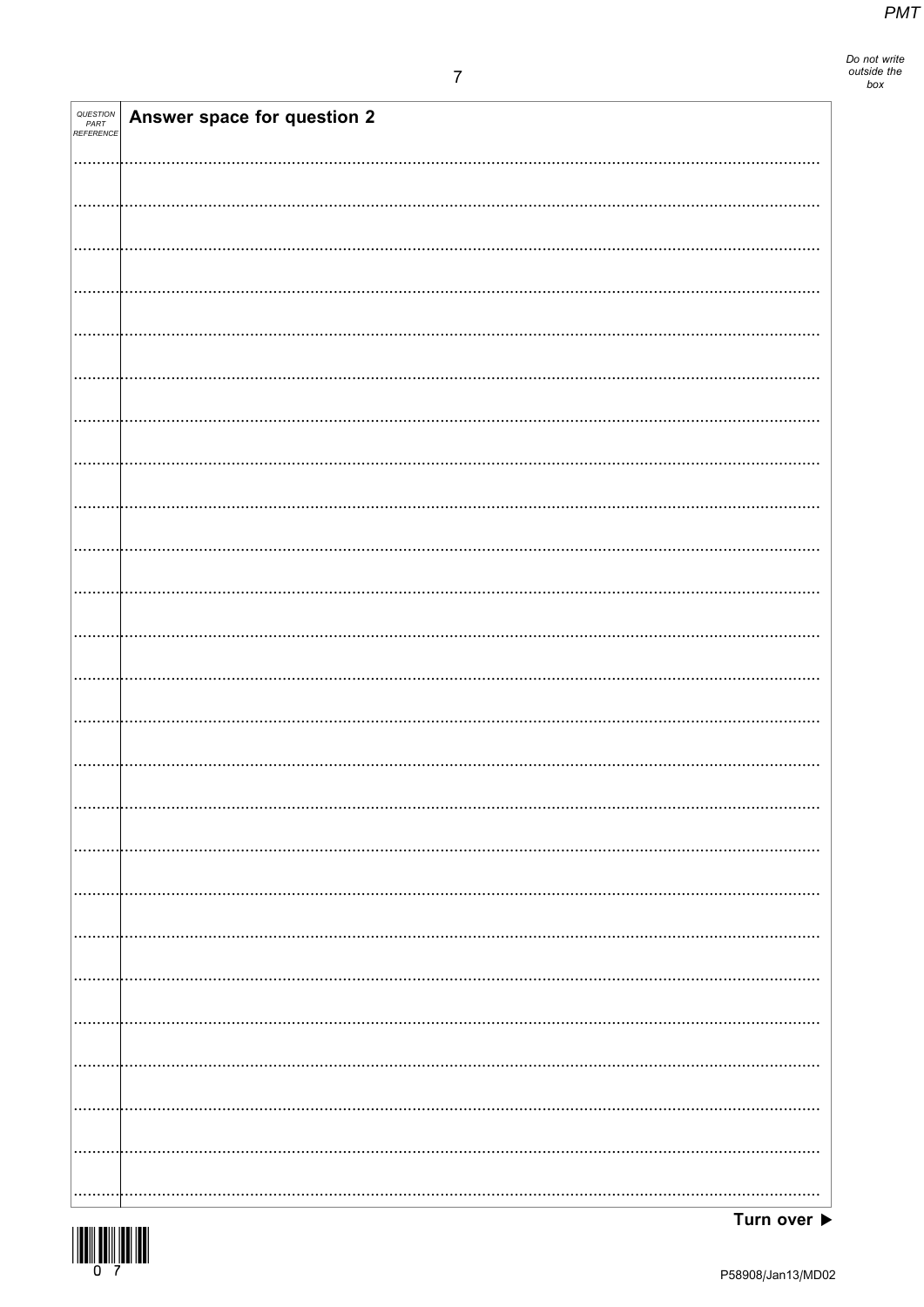$\overline{3}$ Four pupils, Wendy, Xiong, Yasmin and Zaira, are each to be allocated a different memory coach from five available coaches: Asif, Bill, Connie, Deidre and Eric. Each pupil has an initial training session with each coach, and a test which scores their improvement in memory-recall produces the following results. **Asif** Bill Connie **Deidre** Eric Wendy 35 38 43 34 37 **Xiong** 38 37 38 34 36 Yasmin 32 33 31  $31$ 32 Zaira 34 38 35  $31$ 34 Modify the table of results by subtracting each value from 43.  $(a)$  $(1 mark)$ Use the Hungarian algorithm, reducing the rows first, to assign one coach to one  $(b)$ pupil so that the total improvement of the four pupils is maximised. State the total improvement of the four pupils.  $(8 \text{ marks})$ QUESTION<br>PART<br>REFERENCI Answer space for question 3

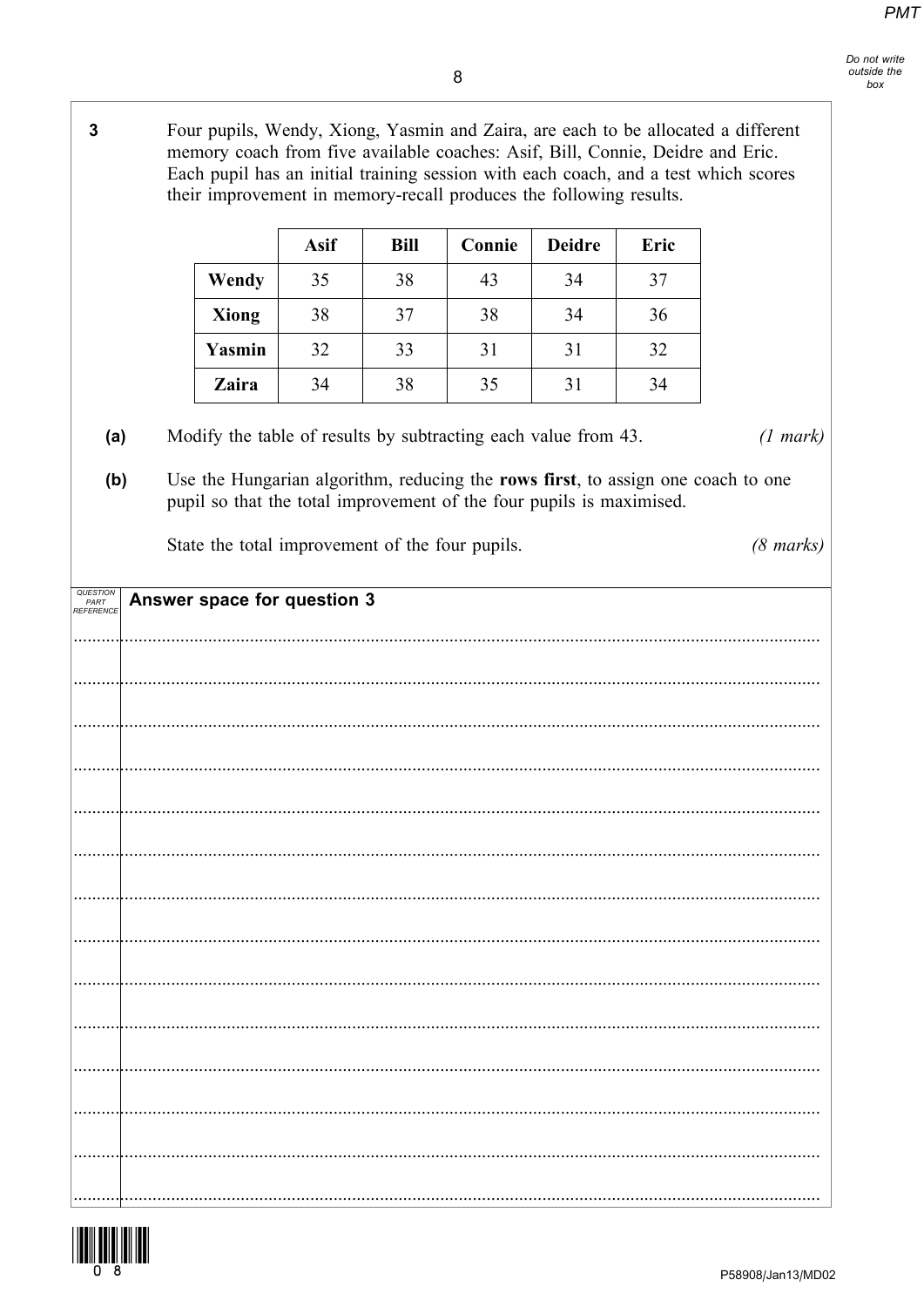Do not write<br>outside the<br>box

| QUESTION<br>PART<br>REFERENCE | Answer space for question 3 |
|-------------------------------|-----------------------------|
|                               |                             |
|                               |                             |
|                               |                             |
|                               |                             |
|                               |                             |
|                               |                             |
|                               |                             |
|                               |                             |
|                               |                             |
|                               |                             |
|                               |                             |
|                               |                             |
|                               |                             |
|                               |                             |
|                               |                             |
|                               |                             |
|                               |                             |
|                               |                             |
|                               |                             |
|                               |                             |
|                               |                             |
|                               |                             |
|                               |                             |
|                               |                             |
|                               |                             |

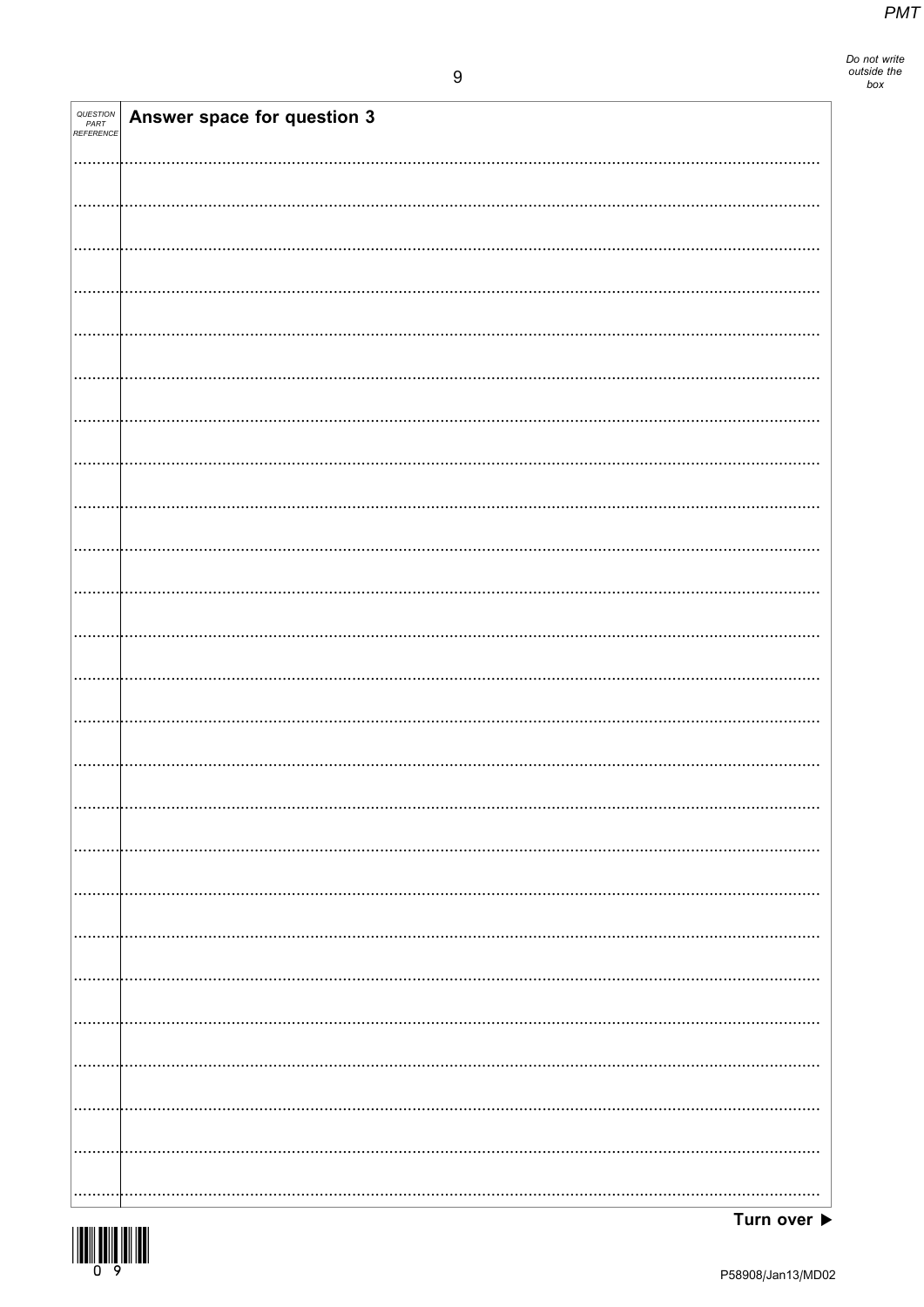Do not write outside the box

4 (a) When investigating three network flow problems, a student finds:

- (i) a flow of 50 and a cut with capacity 50;
- (ii) a flow of 35 and a cut with capacity 50;
- (iii) a flow of 50 and a cut with capacity 35.

In each case, write down what the student can deduce about the maximum flow.

(4 marks)

(b) The diagram below shows a network. The numbers on the arcs represent the minimum and maximum flow along each arc respectively.

By considering the flow at an appropriate vertex, explain why a flow is not possible through this network.



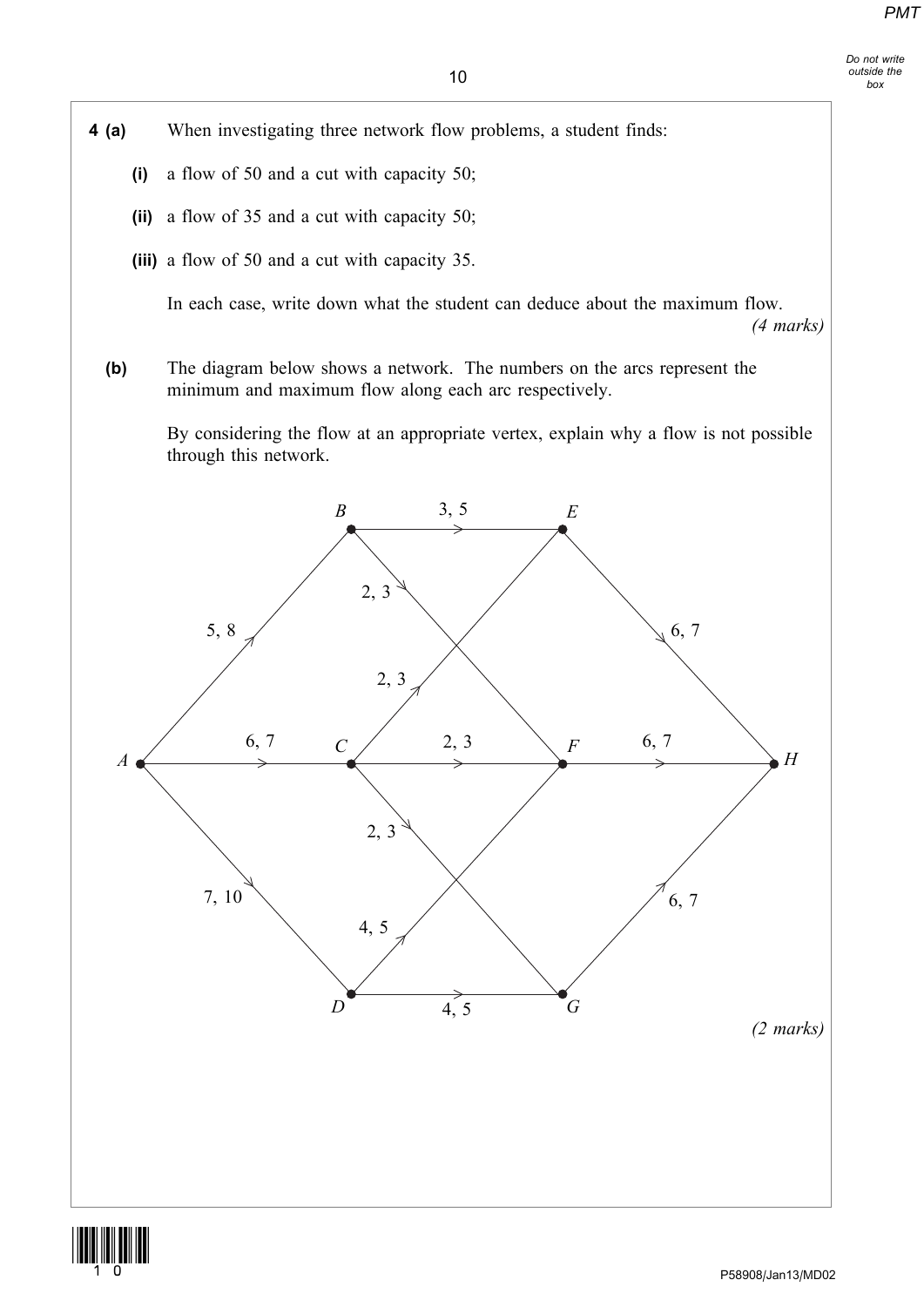Do not write<br>outside the<br>box

| <b>QUESTION<br/>PART<br/>REFERENCE</b> | Answer space for question 4 |
|----------------------------------------|-----------------------------|
|                                        |                             |
|                                        |                             |
|                                        |                             |
|                                        |                             |
|                                        |                             |
|                                        |                             |
|                                        |                             |
|                                        |                             |
|                                        |                             |
|                                        |                             |
|                                        |                             |
|                                        |                             |
|                                        |                             |
|                                        |                             |
|                                        |                             |
|                                        |                             |
|                                        |                             |
|                                        |                             |
|                                        |                             |
|                                        |                             |
|                                        |                             |
|                                        |                             |
|                                        |                             |
|                                        |                             |
|                                        |                             |
|                                        |                             |
|                                        |                             |
|                                        |                             |
|                                        |                             |
|                                        |                             |
|                                        |                             |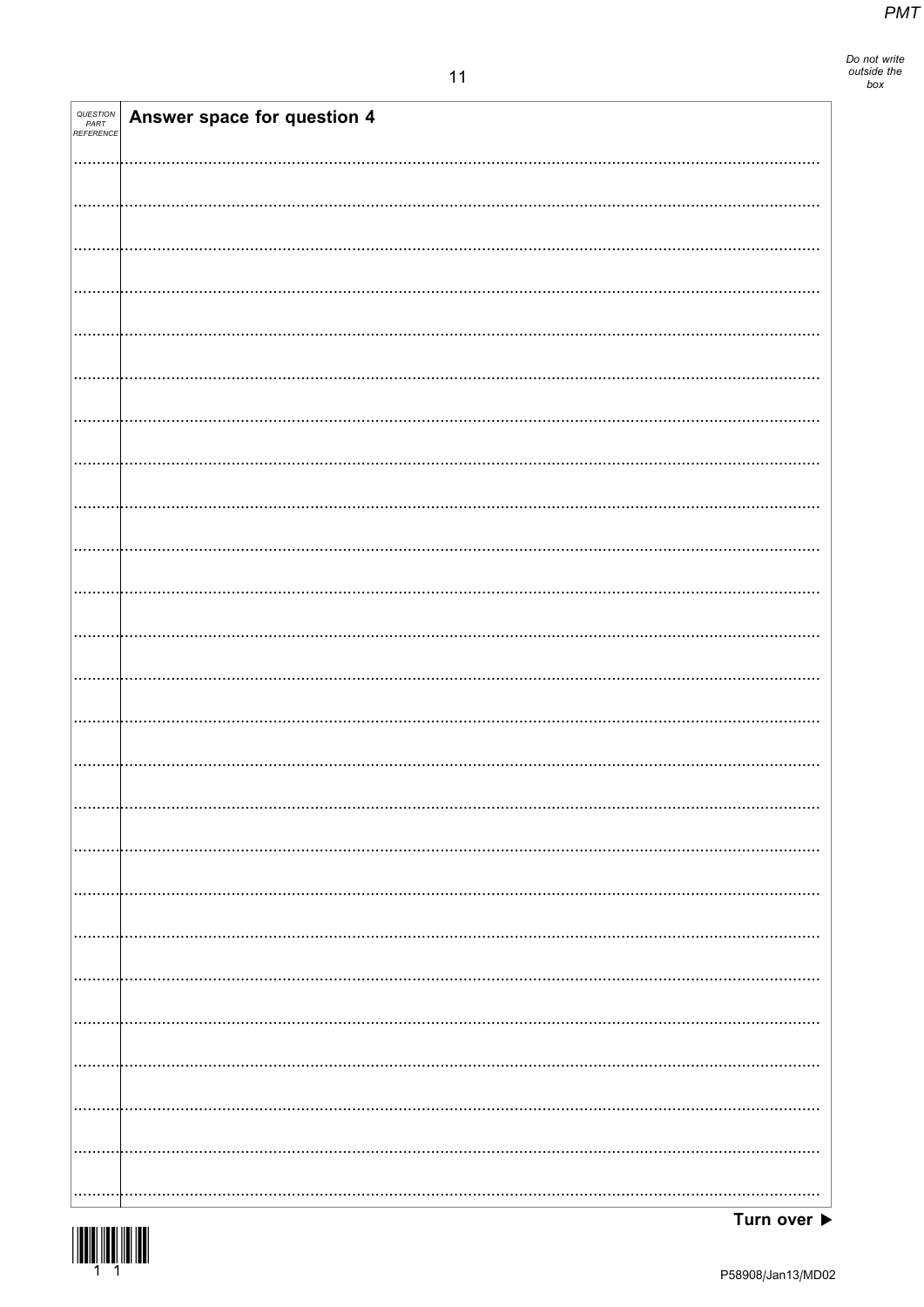Do not write<br>outside the<br>box

٦

 $12$ 

| 5(a)                                        |                                                   | Display the following linear programming problem in a Simplex tableau.                    |                     |
|---------------------------------------------|---------------------------------------------------|-------------------------------------------------------------------------------------------|---------------------|
|                                             | Maximise                                          | $P = x - 2y + 3z$                                                                         |                     |
|                                             | subject to                                        | $x+y+z \leq 16$<br>$x-2y+2z\leq 17$<br>$2x - y + 2z \le 19$                               |                     |
|                                             | and $x \ge 0$ , $y \ge 0$ , $z \ge 0$ .           |                                                                                           | $(2 \text{ marks})$ |
| $(b)$ (i)                                   | this particular value is chosen.                  | The first pivot to be chosen is from the z-column. Identify the pivot and explain why     | $(2 \text{ marks})$ |
|                                             | (ii) Perform one iteration of the Simplex method. |                                                                                           | $(3 \text{ marks})$ |
| $(c)$ (i)                                   | Perform one further iteration.                    |                                                                                           | $(3 \text{ marks})$ |
| (ii)                                        | variables.                                        | Interpret the tableau that you obtained in part (c)(i) and state the values of your slack | $(3 \text{ marks})$ |
| <i><b>QUESTIOI</b></i><br>PART<br>REFERENCE | Answer space for question 5                       |                                                                                           |                     |
|                                             |                                                   |                                                                                           |                     |
|                                             |                                                   |                                                                                           |                     |
|                                             |                                                   |                                                                                           |                     |
|                                             |                                                   |                                                                                           |                     |
|                                             |                                                   |                                                                                           |                     |
|                                             |                                                   |                                                                                           |                     |
|                                             |                                                   |                                                                                           |                     |
|                                             |                                                   |                                                                                           |                     |
|                                             |                                                   |                                                                                           |                     |
|                                             |                                                   |                                                                                           |                     |
|                                             |                                                   |                                                                                           |                     |
|                                             |                                                   |                                                                                           |                     |
|                                             |                                                   |                                                                                           |                     |
|                                             |                                                   |                                                                                           |                     |
|                                             |                                                   |                                                                                           |                     |



 $\overline{\phantom{a}}$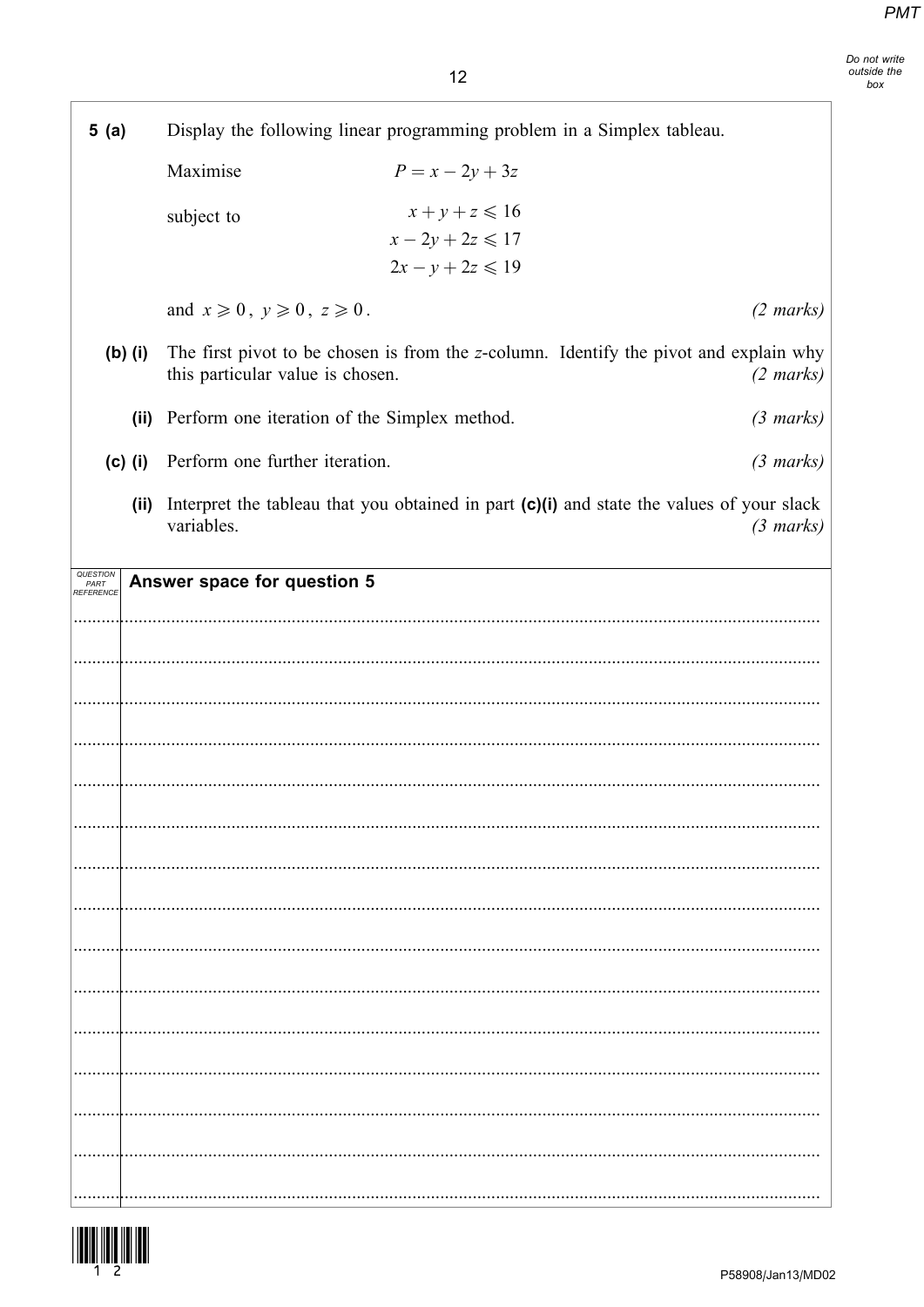Do not write<br>outside the<br>box

| QUESTION<br>PART<br>REFERENCE | Answer space for question 5 |
|-------------------------------|-----------------------------|
|                               |                             |
|                               |                             |
|                               |                             |
|                               |                             |
|                               |                             |
|                               |                             |
|                               |                             |
|                               |                             |
|                               |                             |
|                               |                             |
|                               |                             |
|                               |                             |
|                               |                             |
|                               |                             |
|                               |                             |
|                               |                             |
|                               |                             |
|                               |                             |
|                               |                             |
|                               |                             |
|                               |                             |
|                               |                             |
|                               |                             |
|                               |                             |
|                               |                             |

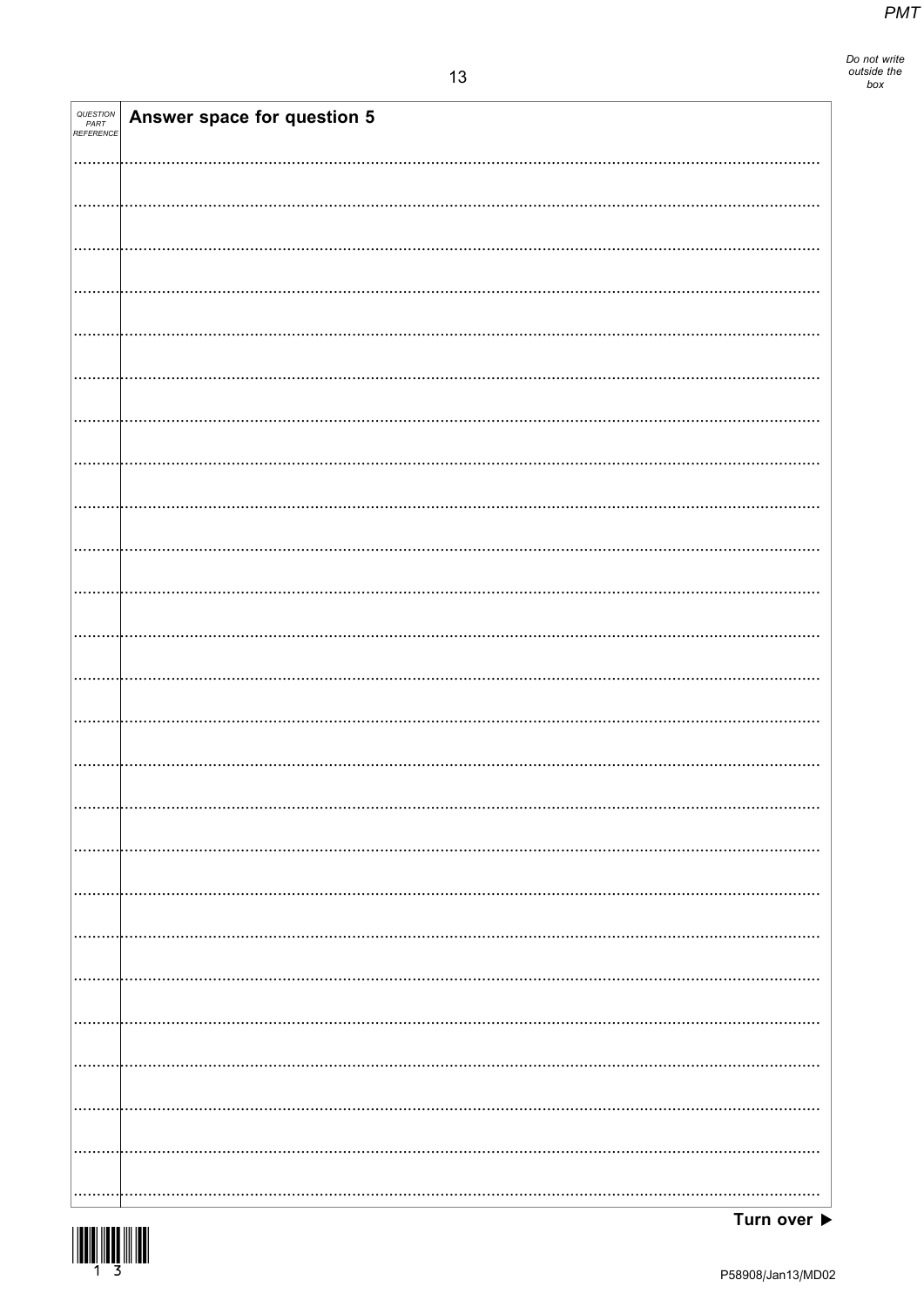| QUESTION<br>PART<br>REFERENCE | Answer space for question 5 |
|-------------------------------|-----------------------------|
|                               |                             |
|                               |                             |
|                               |                             |
|                               |                             |
|                               |                             |
|                               |                             |
|                               |                             |
|                               |                             |
|                               |                             |
|                               |                             |
|                               |                             |
|                               |                             |
|                               |                             |
|                               |                             |
|                               |                             |
|                               |                             |
|                               |                             |
|                               |                             |
|                               |                             |
|                               |                             |
|                               |                             |
|                               |                             |
|                               |                             |
|                               |                             |
|                               |                             |
|                               |                             |
|                               |                             |

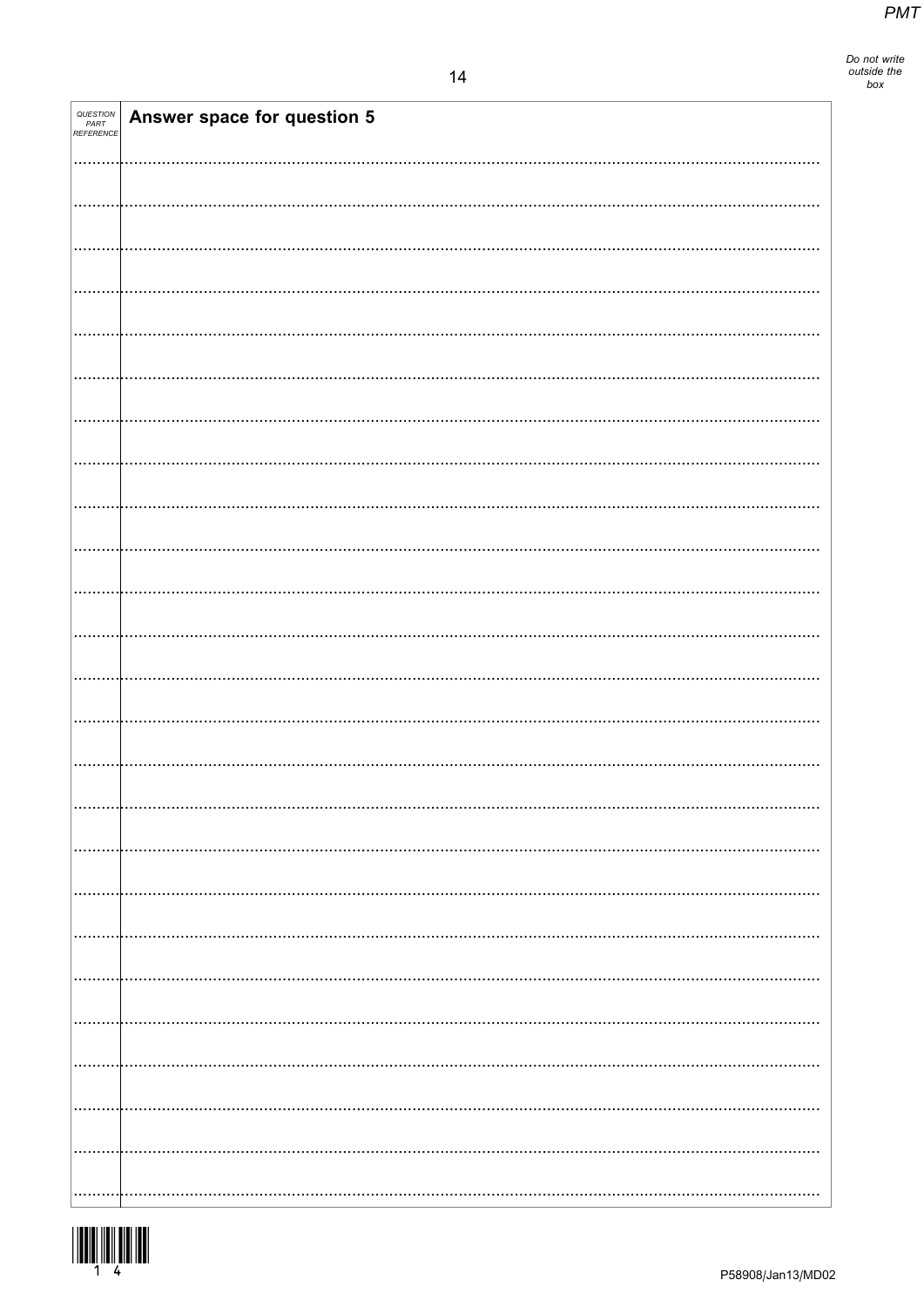Do not write<br>outside the<br>box

| QUESTION<br>PART<br>REFERENCE | Answer space for question 5 |
|-------------------------------|-----------------------------|
|                               |                             |
|                               |                             |
|                               |                             |
|                               |                             |
|                               |                             |
|                               |                             |
|                               |                             |
|                               |                             |
|                               |                             |
|                               |                             |
|                               |                             |
|                               |                             |
|                               |                             |
|                               |                             |
|                               |                             |
|                               |                             |
|                               |                             |
|                               |                             |
|                               |                             |
|                               |                             |
|                               |                             |
|                               |                             |
|                               |                             |
|                               |                             |
|                               |                             |

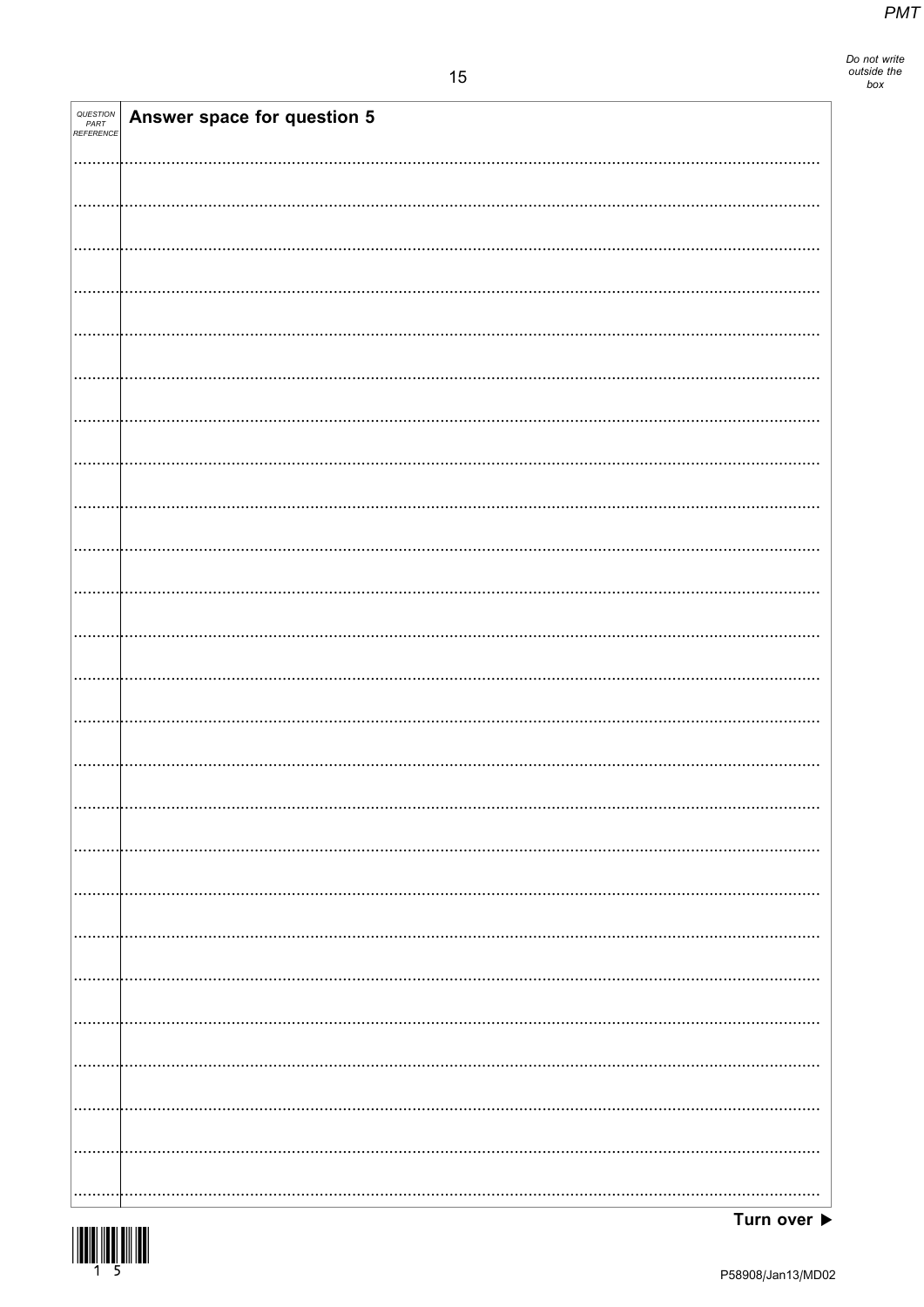Do not write outside the  $h(x)$ 

Kate and Pippa play a zero-sum game. The game is represented by the following  $6\phantom{a}$ pay-off matrix for Kate. Pippa **Strategy** D  $\boldsymbol{E}$  $\boldsymbol{F}$  $\boldsymbol{A}$  $-2$  $\overline{0}$  $\overline{3}$  $\boldsymbol{B}$  $\overline{3}$  $-2$  $-2$ Kate  $\overline{C}$  $\overline{4}$  $\mathbf{1}$  $-1$ Explain why Kate should not adopt strategy B.  $(a)$  $(1 mark)$ Find the optimal mixed strategy for Kate and find the value of the game.  $(b)$  $(7 \text{ marks})$ Find the optimal mixed strategy for Pippa.  $(c)$  $(4 \text{ marks})$ QUESTION<br>PART<br>REFERENCE Answer space for question 6 

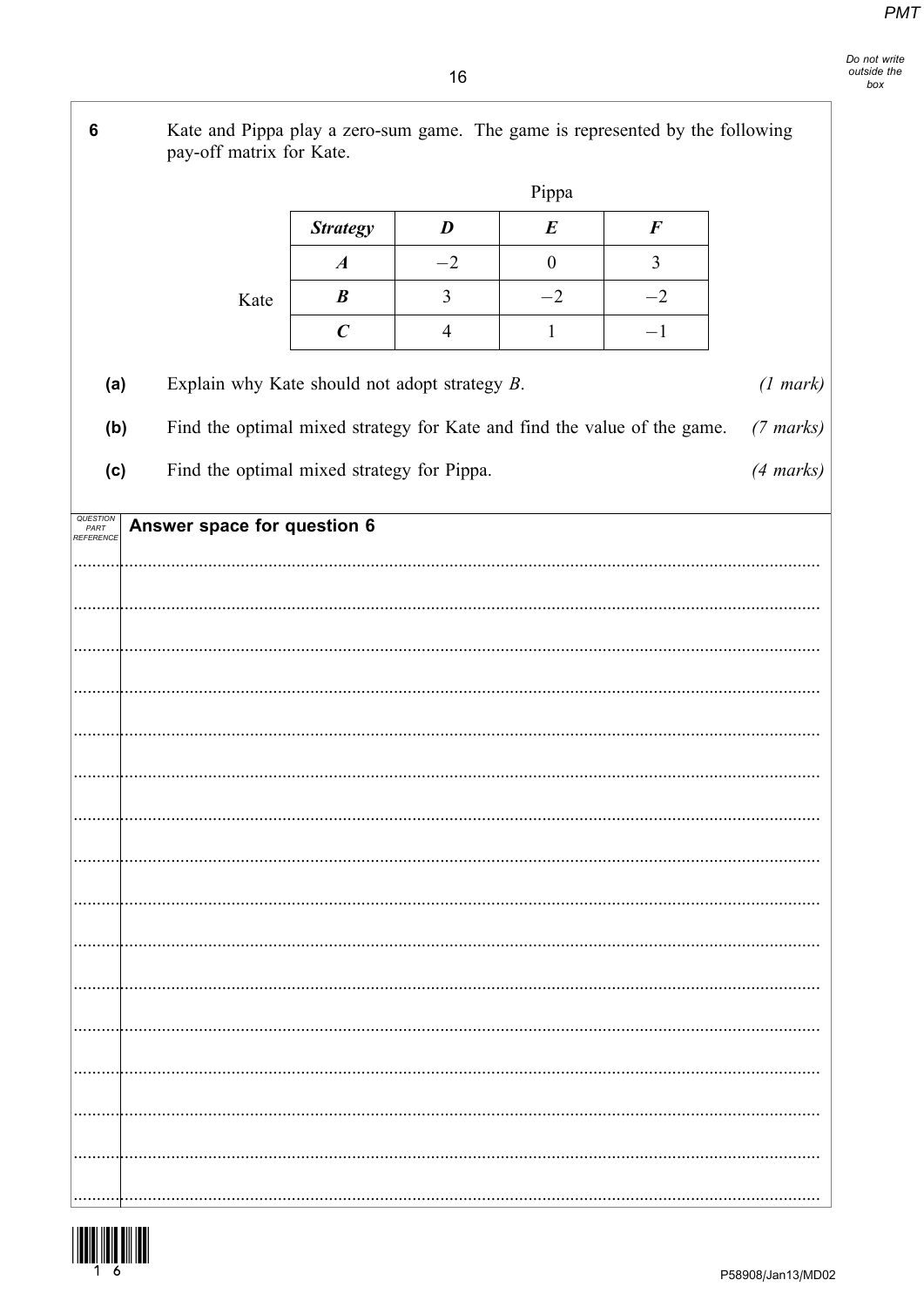| <i>QUESTION<br/>PART<br/>REFERENCE</i> | Answer space for question 6 |
|----------------------------------------|-----------------------------|
|                                        |                             |
|                                        |                             |
|                                        |                             |
|                                        |                             |
|                                        |                             |
|                                        |                             |
|                                        |                             |
|                                        |                             |
|                                        |                             |
|                                        |                             |
|                                        |                             |
|                                        |                             |
|                                        |                             |
|                                        |                             |
|                                        |                             |
|                                        |                             |
|                                        |                             |
|                                        |                             |
|                                        |                             |
|                                        |                             |
|                                        |                             |
|                                        |                             |
|                                        |                             |
|                                        |                             |
|                                        |                             |
|                                        |                             |

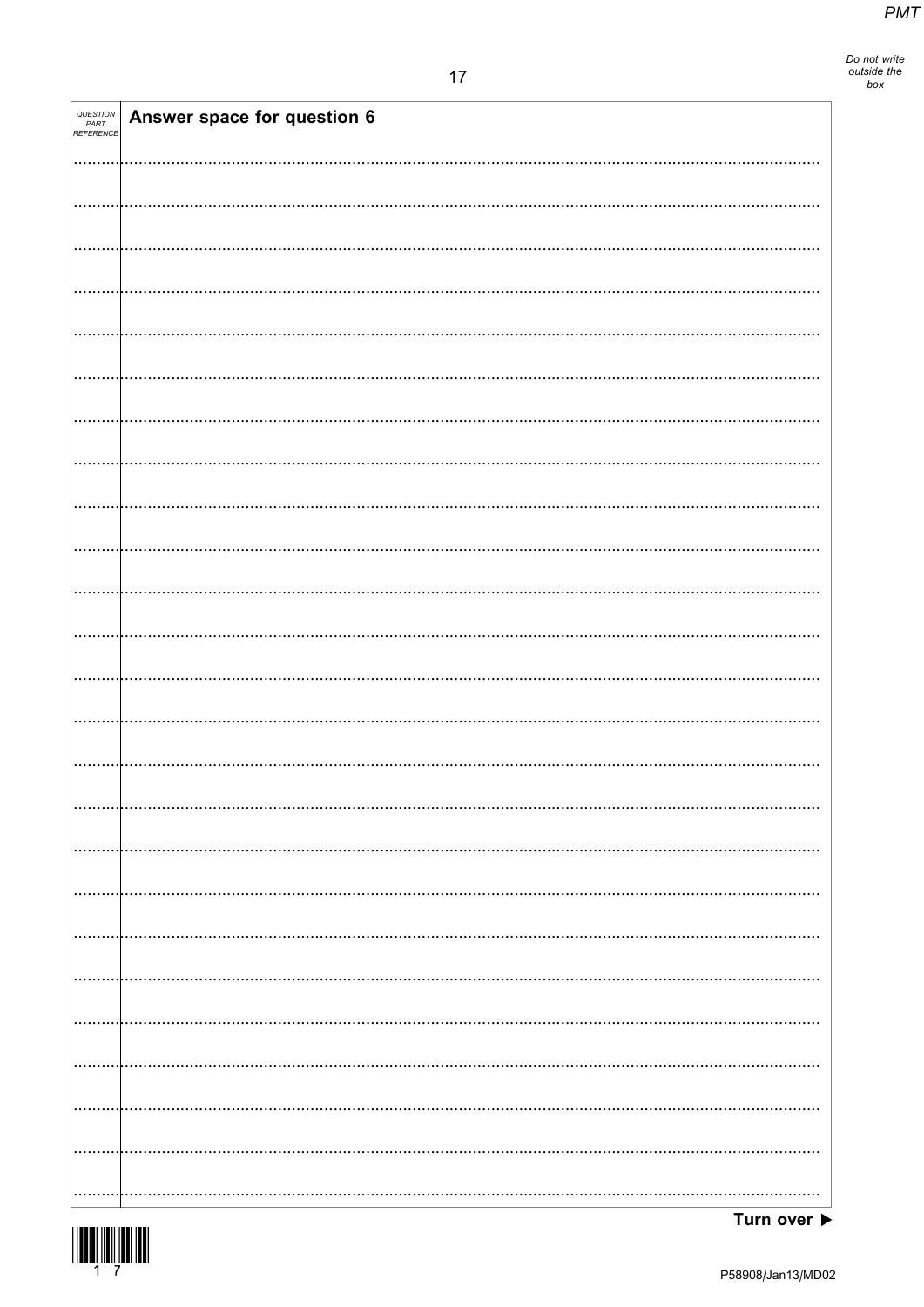| QUESTION<br>PART<br>REFERENCE | Answer space for question 6 |
|-------------------------------|-----------------------------|
|                               |                             |
|                               |                             |
|                               |                             |
|                               |                             |
|                               |                             |
|                               |                             |
|                               |                             |
|                               |                             |
|                               |                             |
|                               |                             |
|                               |                             |
|                               |                             |
|                               |                             |
|                               |                             |
|                               |                             |
|                               |                             |
|                               |                             |
|                               |                             |
|                               |                             |
|                               |                             |
|                               |                             |
|                               |                             |
|                               |                             |
|                               |                             |
|                               |                             |
|                               |                             |
|                               |                             |
|                               |                             |
|                               |                             |
|                               |                             |
|                               |                             |
|                               |                             |

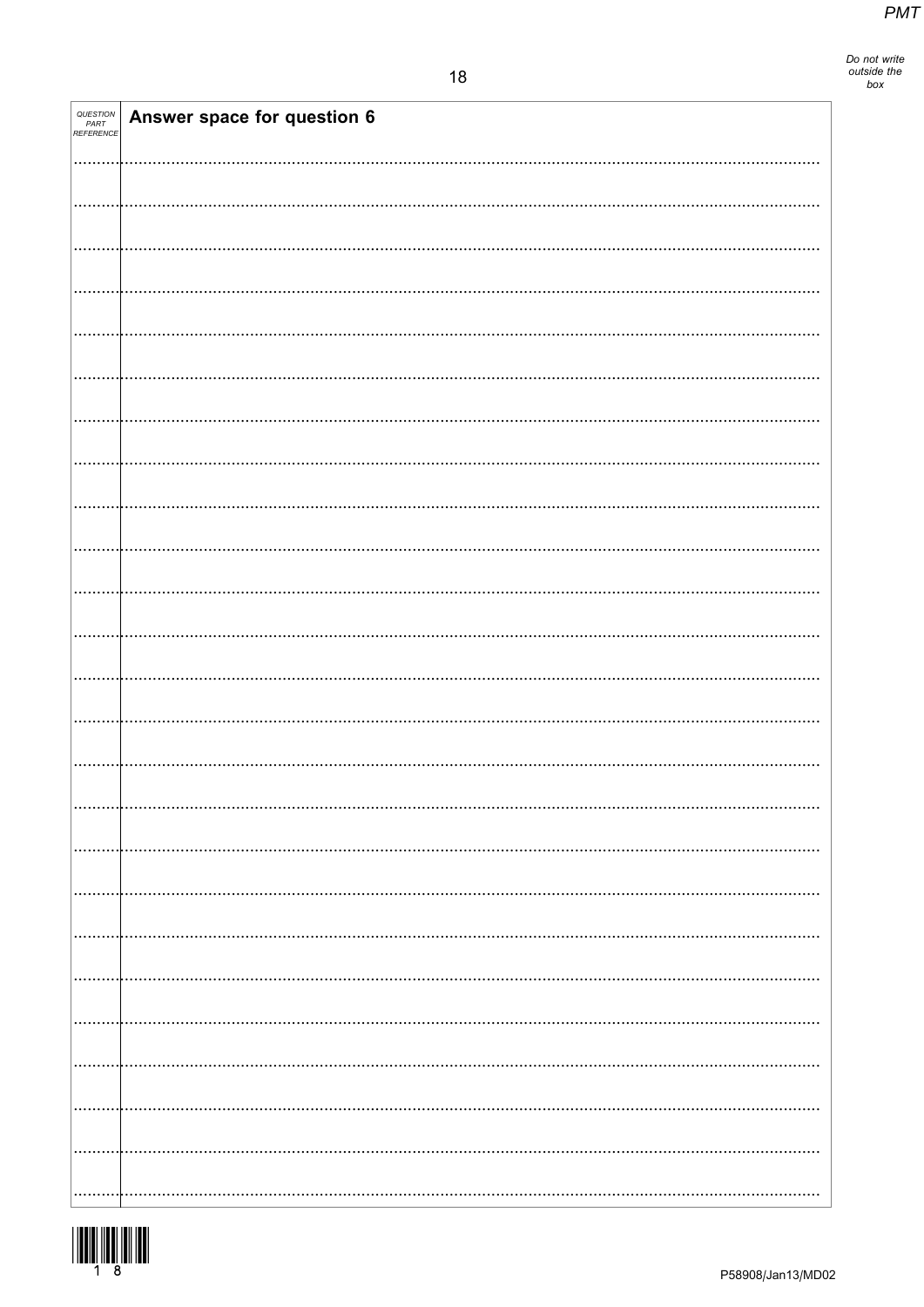Do not write<br>outside the<br>box

| <i>QUESTION<br/>PART<br/>REFERENCE</i> | Answer space for question 6 |
|----------------------------------------|-----------------------------|
|                                        |                             |
|                                        |                             |
|                                        |                             |
|                                        |                             |
|                                        |                             |
|                                        |                             |
|                                        |                             |
|                                        |                             |
|                                        |                             |
|                                        |                             |
|                                        |                             |
|                                        |                             |
|                                        |                             |
|                                        |                             |
|                                        |                             |
|                                        |                             |
|                                        |                             |
|                                        |                             |
|                                        |                             |
|                                        |                             |
|                                        |                             |
|                                        |                             |
|                                        |                             |
|                                        |                             |
|                                        |                             |
|                                        |                             |
|                                        |                             |
|                                        |                             |
|                                        |                             |
|                                        |                             |
|                                        |                             |
|                                        |                             |
|                                        |                             |

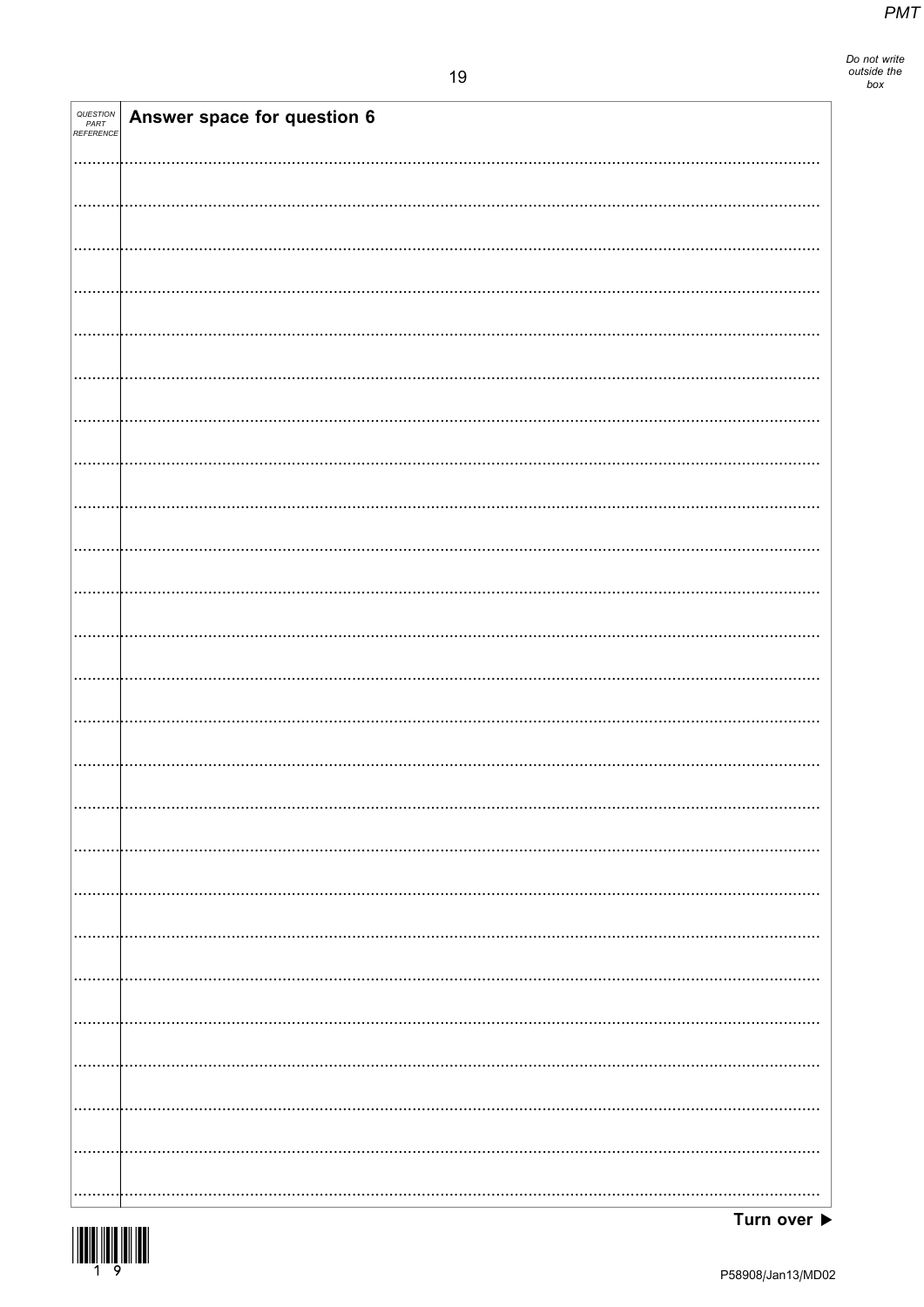$\overline{7}$ The network below shows a system of one-way roads. The number on each edge represents the number of bags for recycling that can be collected by driving along that road.

A collector is to drive from  $A$  to  $I$ .



Working backwards from  $I$ , use dynamic programming to find the maximum  $(a)$ number of bags that can be collected when driving from  $A$  to  $I$ .

You must complete the table opposite as your solution.  $(7 \text{ marks})$ 

State the route that the collector should take in order to collect the maximum number  $(b)$ of bags.  $(1 mark)$ 

QUESTION<br>PART<br>REFERENC Answer space for question 7 

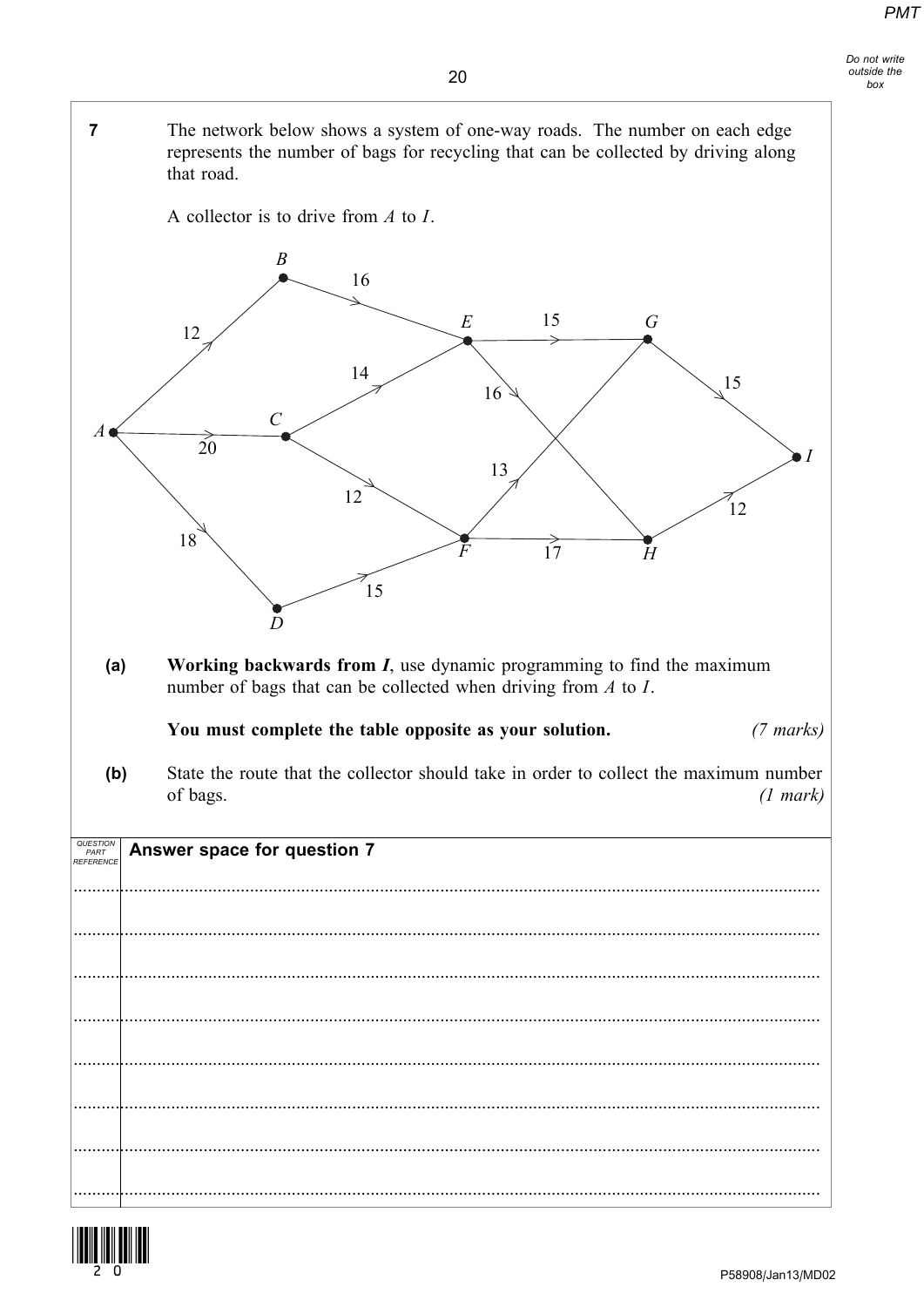|  | <b>QUESTION</b> Answer space for question 7 |  |  |  |  |
|--|---------------------------------------------|--|--|--|--|
|--|---------------------------------------------|--|--|--|--|

| <b>Stage</b>     | <b>State</b> | From     | Value |
|------------------|--------------|----------|-------|
| $\boldsymbol{1}$ | $\cal G$     | $\cal I$ |       |
|                  | $\cal H$     | $\cal I$ |       |
|                  |              |          |       |
| $\overline{2}$   |              |          |       |
|                  |              |          |       |
|                  |              |          |       |
|                  |              |          |       |
|                  |              |          |       |
|                  |              |          |       |
|                  |              |          |       |
|                  |              |          |       |
|                  |              |          |       |
|                  |              |          |       |
|                  |              |          |       |
|                  |              |          |       |
|                  |              |          |       |
|                  |              |          |       |
|                  |              |          |       |
|                  |              |          |       |
|                  |              |          |       |
|                  |              |          |       |
|                  |              |          |       |
|                  |              |          |       |
|                  |              |          |       |
|                  |              |          |       |
|                  |              |          |       |
|                  |              |          |       |
|                  |              |          |       |
|                  |              |          |       |
|                  |              |          |       |
|                  |              |          |       |
|                  |              |          |       |
|                  |              |          |       |



. . . . . . . . .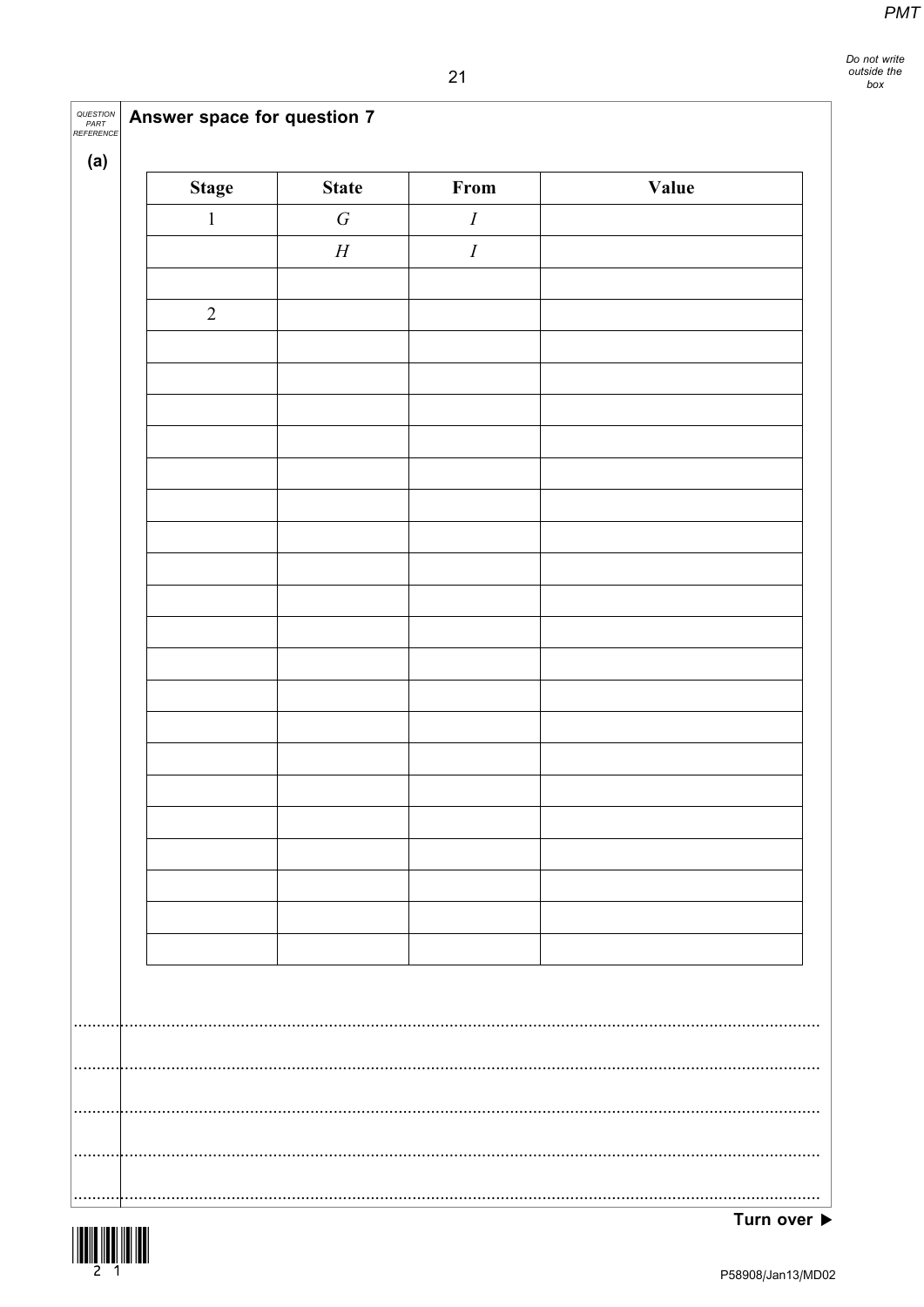

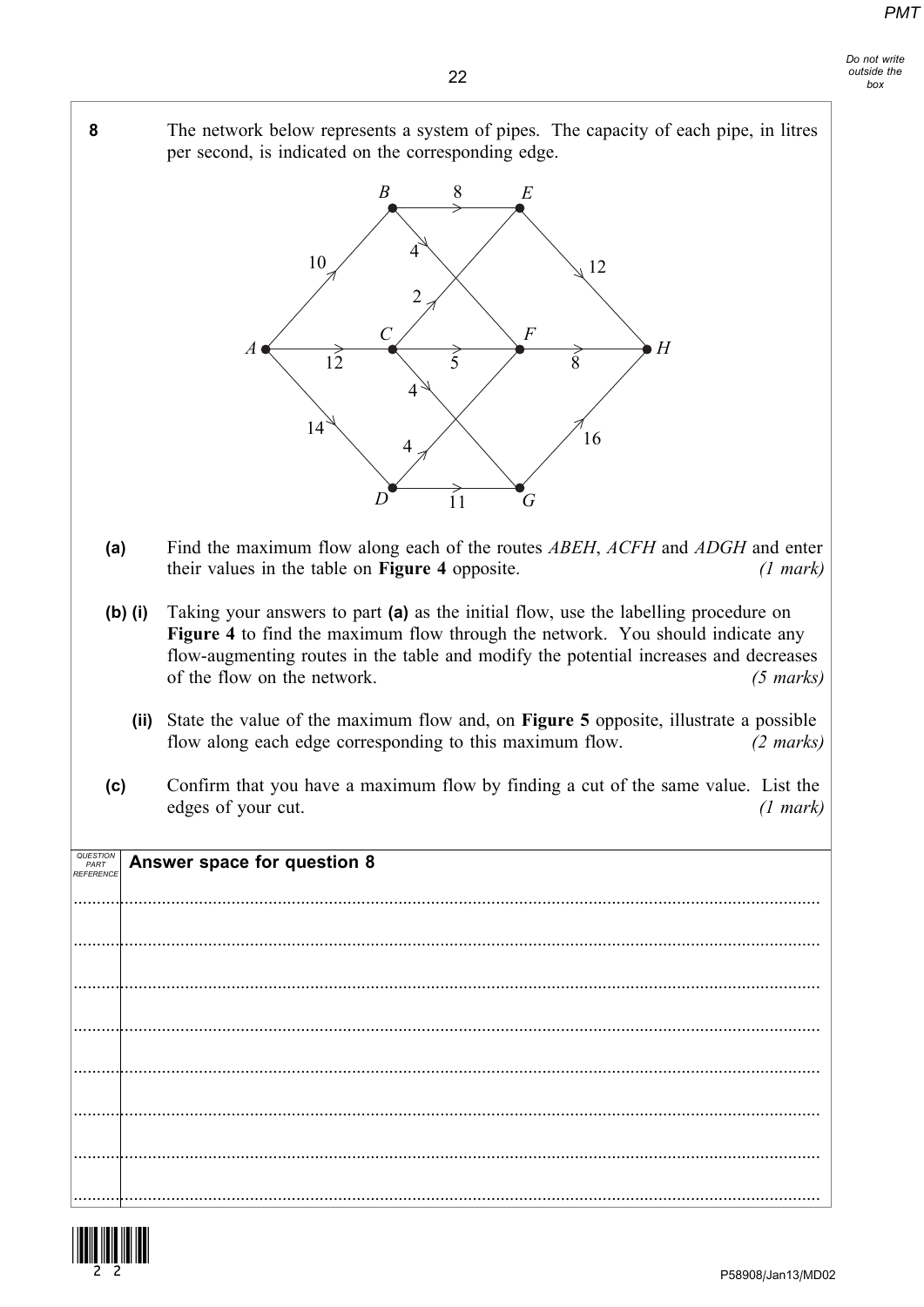Do not write<br>outside the<br>box